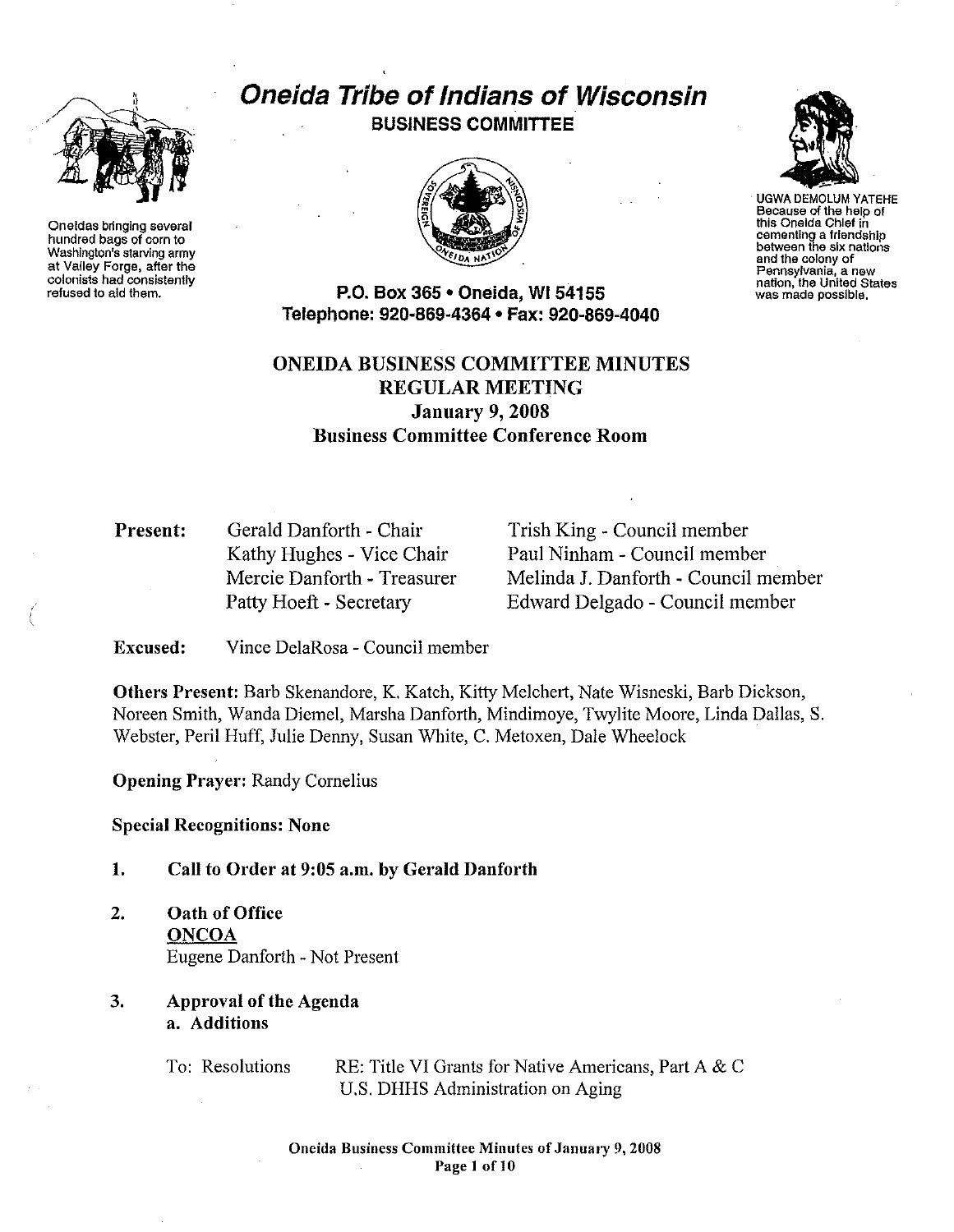## To: Executive Session

New Business #6 Westlaw Contract

#### b. Deletions

From: Executive Session new business re: Wheelock and Associates, LLC

#### c. Moves

From: Regular Session Legislative Affairs section two, HALO item moved to Executive Session under Legislative Affairs

Action: Motion by Kathy Hughes to adopt the agenda with the noted changes with executive session item three scheduled for I :30 p.m., seconded by Irish King. Motion carried unanimously.

Note: Mercie Danforth excused at 9:30 a.m.

#### 4. Minutes to be Approved

Regular minutes of Dec. 19, 2007

Action: Motion by Melinda J. Danforth to approve the Dec. 19, 2007 minutes with the noted changes on page two and five, seconded by Ed Delgado. Motion canied unanimously.

## 5. Tabled Business

Special minutes of Dec. 12, 2007

- Action: Motion by Kathy Hughes to remove the Dec. 12, 2007 minutes from the table, seconded by Melinda J. Danforth. Motion carried unanimously.
- Action: Motion by Irish King to approve the Dec. 12, 2007 special minutes with the noted change on page two, item two, fourth motion corrected to read "and have the law office prepare advisory memorandum," seconded by Paul Ninham. Motion carried unanimously.
- Note: Chair excused at 9:50 a.m.

## 6. Reports

Oneida Gaming Commission (Quarterly: Jan/Apr/July/Oct) Shirley Hill  $-1$ <sup>st</sup> meeting of the month

Action: Motion by Trish King to approve the Gaming Commission quarterly report,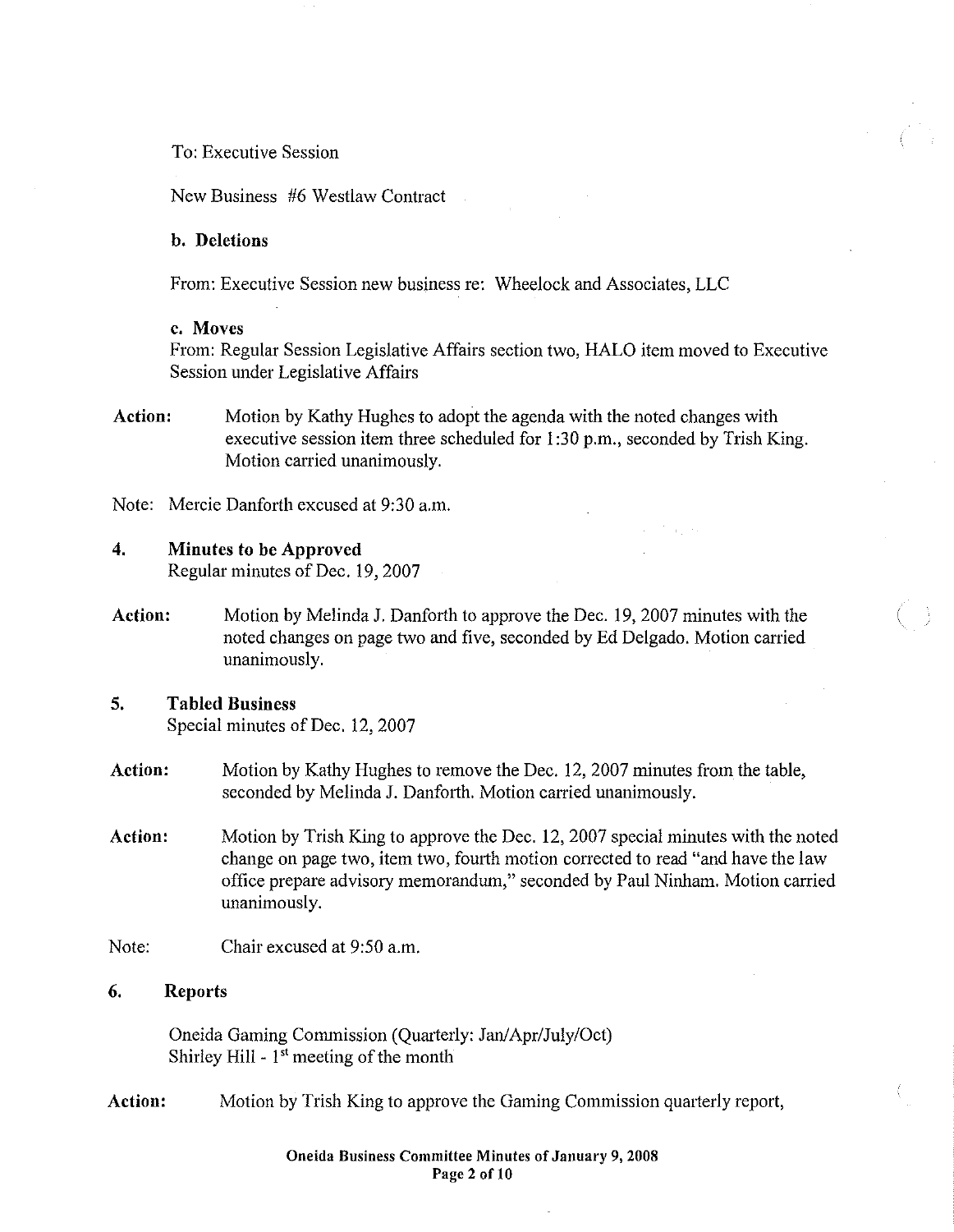seconded by Melinda J. Danforth. Motion carried unanimously.

Oneida Land Commission (Quarterly: Jan/Apr/July/Oct) Amelia Cornelius -  $1<sup>st</sup>$  meeting of the month

**Action:**  Motion by Ed Delgado to approve the Land Commission quarterly report, seconded by Patty Hoeft. Motion carried unanimously.

Oneida Police Commission (Quarterly: Jan/Apr/July/Oct) David Webster - 1<sup>st</sup> meeting of the month

**Action:**  Motion by Ed Delgado to approve the Police Commission quarterly report, seconded by Patty Hoeft. Motion carried unanimously.

## 7. **Travel Reports**

I. Ed Delgado RE: NCAI Travel Report, Nov. 11-15, 2007, Denver, CO

**Action:**  Motion by Trish King to approve the NCAI travel report, seconded by Paul Ninham. Motion carried unanimously.

## **8. Follow up Reports/BC Directives from Previous Meetings**

1. JET Team RE: Valiant Implementation Plan

**Excerpt from Dec. 5, 2007:** Motion by Paul Ninham to direct the JET team to bring back an implementation plan within thirty days inclusive of: a communication plan that celebrates a compensation philosophy and a plan that's based on market; final report on minimums; 3% wage adjustment recommendations; accrual of vacation and personal time; and labor code, seconded by Melinda J. Danforth. Motion carried unanimously.

**Action:** Motion by Patty Hoeft to defer this item until II :00 a.m., seconded by Paul Ninham. Motion carried unanimously.

> Motion by Kathy Hughes to accept the report and defer to the Jan. 23, 2008 Business Committee meeting, seconded by Paul Ninham. Motion carried unanimously.

2. Debbie Thundercloud RE: Opinion on the issues raised on issues regarding the contract with Exxon Oil Company and legal memorandum relating to Exxon Oil Company contract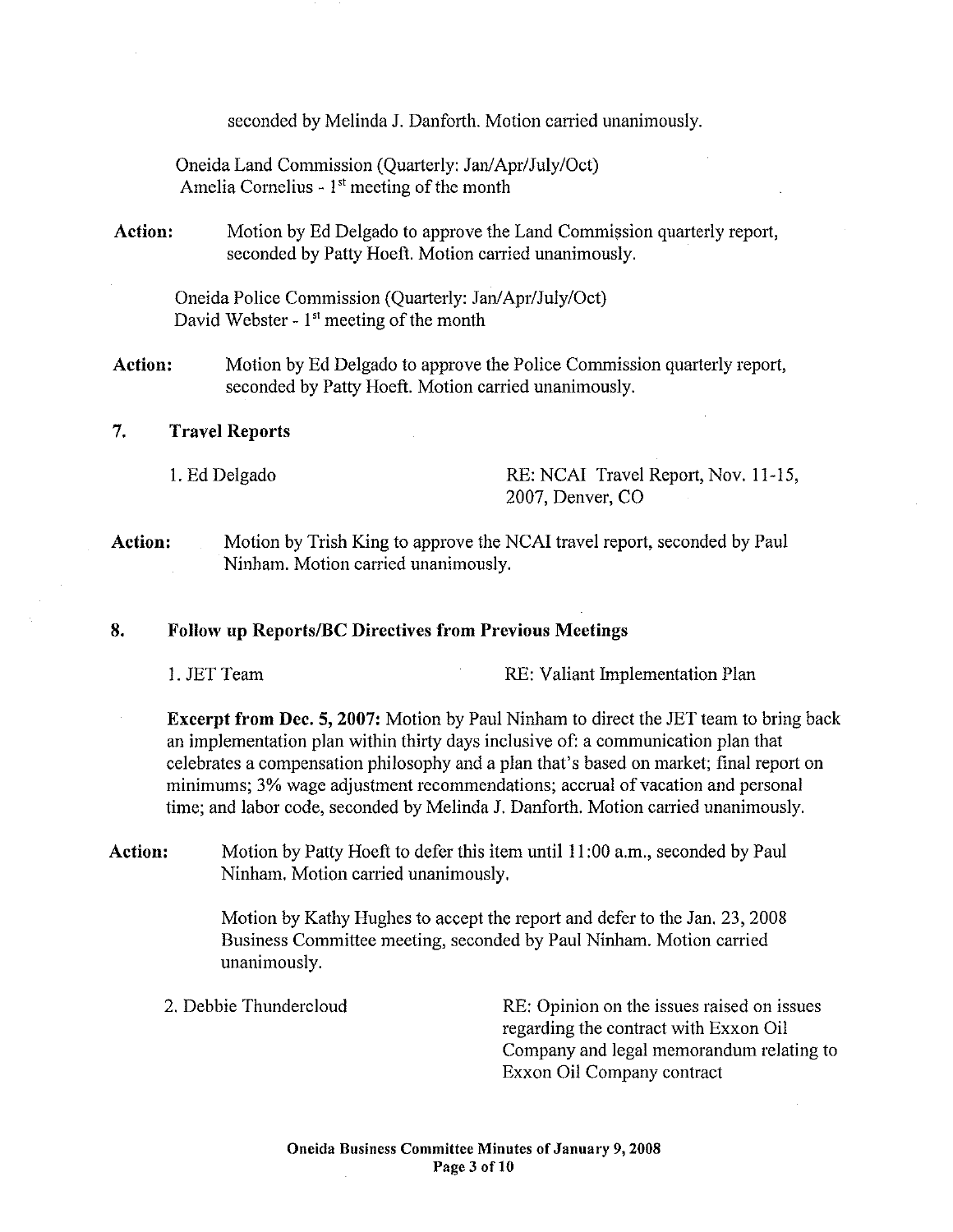Excerpt from Dec. 19, 2007: Motion by Vince DelaRosa to direct the General Manager to offer an opinion on the issues that have been raised by Ms. White's memorandum and bring forward a legal memorandum relating to our contact with Exxon Oil Company and the questions which were raised today, seconded by Kathy Hughes. Motion carried unanimously.

Action: Motion by Paul Ninham to approve a thirty (30) day deferral regarding Exxon Oil Company contract review, seconded by Trish King. Motion carried unanimously.

3. Bill Gollnick RE: Report on the Hobart Service Agreement ending Nov. 16,2007 for closure of record

Excerpt from Dec. 19, 2007: Motion by Patty Hoeft to direct the Chief of Staff to provide a written report on the complete status of the Hobart Service Agreement ending Nov.l6, 2007 listing the pay-outs to close for the closure of the record and bring back at the next Oneida Business Committee meeting, seconded by Vince DelaRosa. Motion carried unanimously.

- Action: Motion by Kathy Hughes to accept the report and have further follow-up on historical details of Hobart service agreements at the January 14,2008,3:30 p.m. scheduled meeting, seconded by Paul Ninham. Motion carried unanimously.
	-

4. Debbie Thundercloud RE: Oneida Housing Authority Report

Excerpt from Nov. 20,2007: Motion by Trish King, to approve the Oneida Housing Authority Report and direct the General Manager to come back with a report on what can take place to answer the issues raised today such as but not limited too rent increases, housing policy in regards to designated purposes for the Three Sisters Housing site, to develop standard tenant meetings and possibilities of looking at the issue of neighborhood committees and report back by the first meeting in January, seconded by Ed Delgado. Motion carried unanimously.

- Action: Motion by Paul Ninham to approve a deferral of the OHA report to the Jan. 23, 2008 Business Committee meeting to allow for ONCOA comments, seconded by Trish King. Motion carried unanimously.
- 9. New Business a. Resolutions
- 1. Marsha Danforth RE: Title VI Grants for Native Americans, Part A & C U.S. DHHS Administration on Aging

Action: Motion by Melinda J. Danforth to adopt resolution 1-09-08-A, Title VI grants for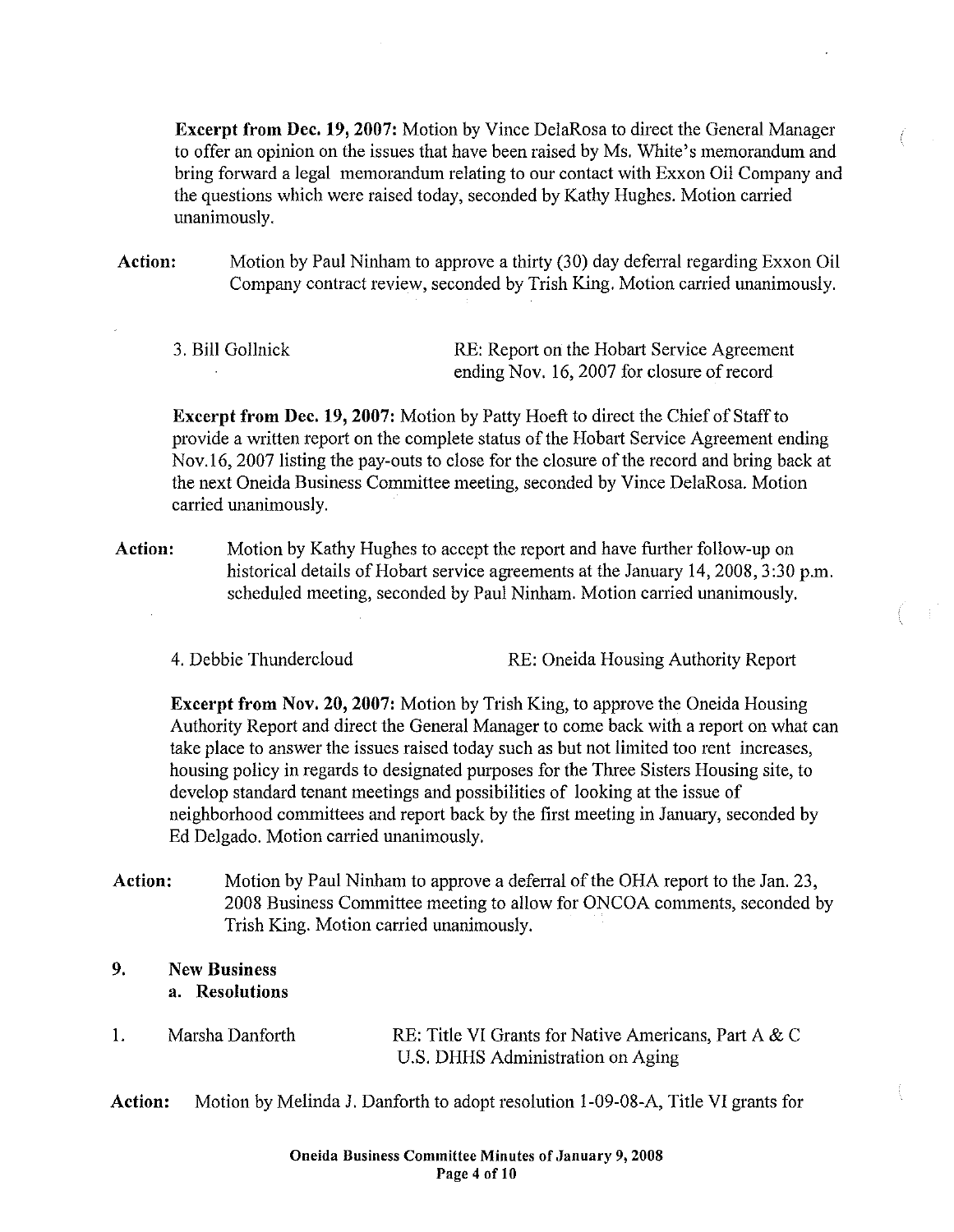Native Americans, Part A & C, U.S. DHHS Administration on Aging, seconded by Trish King. Motion carried unanimously.

Note: Chair arrived at 10:30 a.m.

**b. Requests** 

| 1. Susan White | RE: Authorization to sign routine contracts with |
|----------------|--------------------------------------------------|
|                | Bay Bank regarding Southwest Securities Inc. and |
|                | Packerland Brokerage Services, Inc.              |

**Action:** Motion by Kathy Hughes to refer the request for authorization to sign routine contracts with Bay Bank regarding Southwest Securities Inc. and Packerland Brokerage Services, Inc. back to the Trust Department and the Trust Committee for further legal analysis, seconded by Melinda J. Danforth. Motion carried unanimously.

2. Kathy Hughes RE: Oneida Enterprise Development Authority (OEDA) Board Recommendation

**Action:** Motion by Ed Delgado to defer the OEDA board recommendation to the Chair's office for review of appointment process, back at the Jan. 23, 2008 Business Committee meeting, seconded by Paul Ninham. Motion carried unanimously.

3. Patty Hoeft RE: Richard Moss withdrawal of GTC Petition -FYI

**Action:** Motion by Patty Hoeft to accept Richard Moss' withdrawal of GTC petition as FYI, seconded by Paul Ninham. Motion carried unanimously.

4. Mercie Danforth RE: Retro approval of Indirect Cost Negotiation Agreement

**Action:** Motion by Kathy Hughes to retro-approve the Indirect Cost Negotiation Agreement, seconded by Paul Ninham. Motion carried unanimously.

**c. Travel Requests** 

I. Mercie Danforth RE: Eighth Semi-annual Native American Finance Conference Feb. 27-29,2008, Las Vegas, NV

**Action:** Motion by Kathy Hughes to approve the travel request to attend the Eighth Semiannual Native American Finance Conference Feb. 27-29,2008 in Las Vegas, NV, seconded by Ed Delgado. Motion carried unanimously.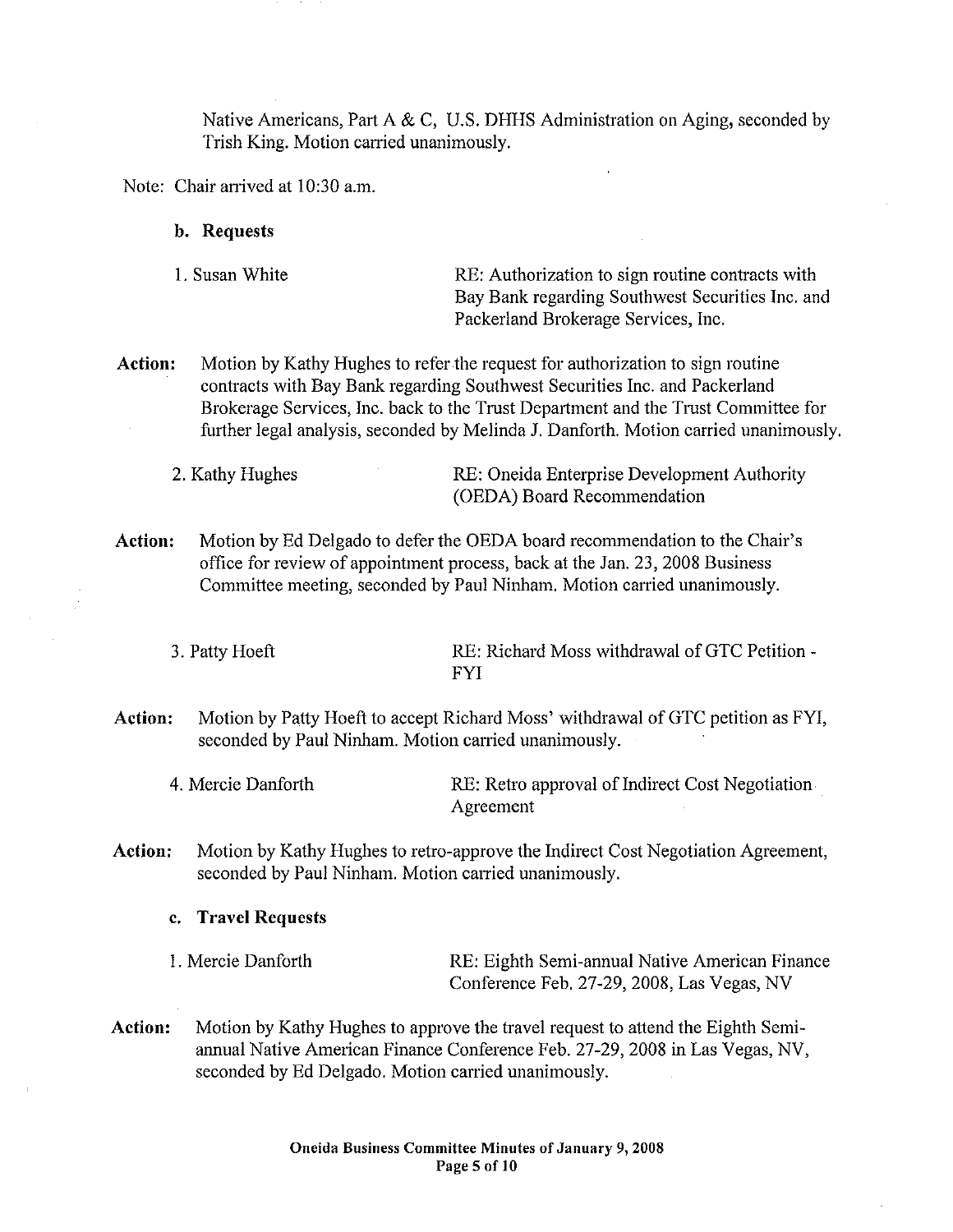- 2. Kathy Hughes RE: Tribal Technical Advisory Group (TTAG) Mtg. Feb. 19, 22,2008, Washington, DC
- **Action:** Motion by Trish King to approve the TTAG travel request, seconded by Melinda J. Danforth. For: Trish King, Melinda J. Danforth, Paul Ninham, Ed Delgado, Patty Hoeft. Abstained: Kathy Hughes. Motion carried.

## **10. Finance Committee- None**

## **11. Legislative Operating Committee ( LOC)**

For Consideration Resolution adopting extension of adoption of emergency amendments to the Oneida Housing Ordinance

**Action:** Motion by Ed Delgado to adopt resolution 1-09-08-B, extension of emergency amendments to the Oneida Housing Ordinance, seconded by Trish King. Motion carried unanimously.

## **12. Treasurer's Report- None**

## **13. Oneida Business Committee Planning**

Minutes of Dec. 11, 2007

**Excerpt from Dec. 19, 2007:** Motion by Kathy Hughes to defer the Oneida Business Committee Planning minutes of Dec. 11,2007 to the Jan. 9, 2008 Oneida Business Committee meeting, seconded by Vince DelaRosa. Motion carried unanimously.

**Action:** Motion by Melinda J. Danforth to approve the Dec. 11, 2007 Planning minutes, seconded by Kathy Hughes. Motion carried unanimously.

## **14. Executive Staff Meeting - None**

## **15. Legislative Affairs Update**

- 1. Municipal and County Repoti
	- a. Town of Oneida Meeting
	- c. Sewer extensions on Packerland Drive
- **Action:**  Motion by Kathy Hughes to defer items a. and c. to the Jan. 23, 2008 Business Committee meeting, seconded by Melinda J. Danforth. Motion carried unanimously.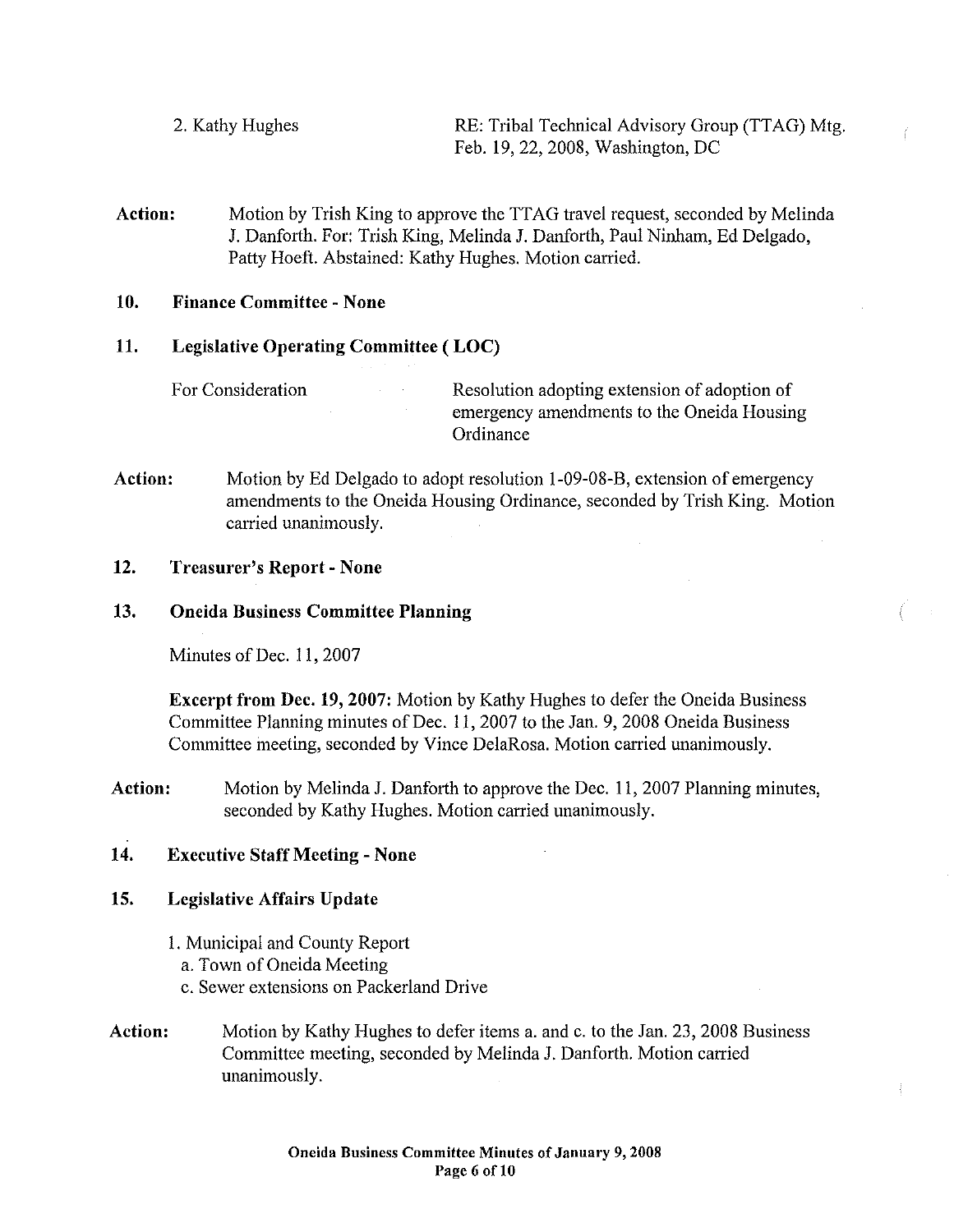Note: Legislative Affair items a. Town of Oneida meeting was moved on during discussion in Executive Session.

b. HALO -moved to executive session

Recessed until II :35 a.m. Into Executive Session at II :35 a.m.

Action: Motion by Ed Delgado to go back into Regular Session at 3:45 p.m., seconded by Paul Ninham. Motion carried unanimously.

## 16. Executive Session

#### a. Tabled Business

I. Gaming Commission RE: Attorney Contract for William Cornelius

Excerpt from Dec. 19, 2007: Motion by Kathy Hughes to table the current Attorney contract for William Cornelius to the Jan. 9, 2008 Oneida Business Committee meeting, seconded by Mercie Danforth. Motion carried unanimously.

- Action: Motion by Paul Ninham to take this item from the table, seconded by Melinda J. Danforth. Motion carried unanimously.
- Action: Motion by Kathy Hughes to approve the Attorney Contract for Attorney William Cornelius with an amendment to Section 3 by adding the following final sentence "total compensation in this section shall not exceed \$120,000, seconded by Melinda J. Danforth. Motion carried unanimously.

#### b. Old Business

1. Lloyd Powless RE: Charlene Smith Contract

Excerpt from Dec. 5, 2007: Motion by Paul Ninham to approve a thirty (30) day extension on the original contract and refer the new contract back to the General Manager, seconded by Patty Hoeft. For: Paul Ninham, Patty Hoeft, Melinda J. Danforth, Mercie Danforth. Opposed: Ed Delgado, Trish King. Motion carried.

- Action: Motion by Ed Delgado to approve the attorney contract for Charlene Smith, seconded by Paul Ninham. For: Ed Delgado, Paul Ninham, Trish King, Kathy Hughes, Patty Hoeft. Abstained: Melinda J. Danforth. Motion carried.
- Action: Motion by Ed Delgado to rescind the previous motion to approve the attorney contract for Charlene Smith, seconded by Melinda J. Danforrth. For: Ed Delgado, Melinda J. Danforth, Paul Ninham, Trish King, Patty Hoeft. Opposed: Kathy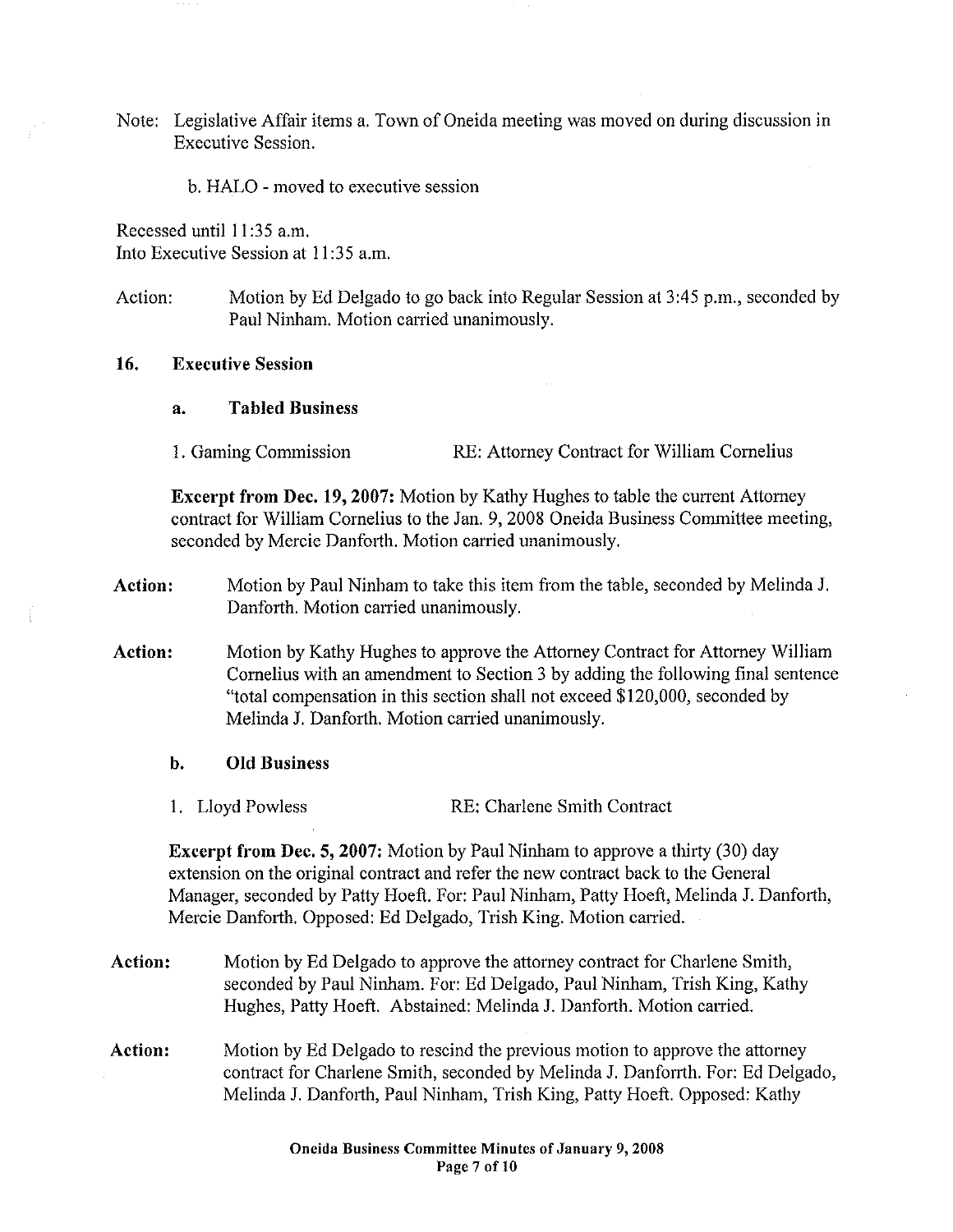Hughes. Motion carried.

- Action: Motion by Ed Delgado to approve the attorney contract for Charlene Smith with the deletion of Section 4.3, seconded by Melinda J. Danforth. For: Ed Delgado, Melinda J. Danforth, Paul Ninham, Trish King, Patty Hoeft. Opposed: Kathy Hughes. Motion carried.
	- c. New Business
	-

1. Patty Hoeft RE: Wheelock & Associates, LLC Capacity building/technical assistance contract proposal for **OHA** 

## Deleted

| 2. Mercie Danforth | RE: Bear Claw Gaming Association Inc. Contract |
|--------------------|------------------------------------------------|
|                    | Addendum                                       |

- Action: Motion by Kathy Hughes to approve an extension of the Bear Claw Gaming Association Inc. Contract to June 30, 2008, seconded by Patty Hoeft. Motion carried unanimously.
	- 3. Lance Broberg RE: Proposed OAHC Legal Structure
- Action: Motion by Kathy Hughes to approve the Oneida Airport Hotel Corporation developing an LLC for the acquisition of Windgate, developing an LLC for management and investment in Three Clans Millennium Park, and development of an LLC for management and investment of Three Clans Plankview Green, seconded by Trish King. Motion carried unanimously.
	- 4. Bill Gollnick RE: Retro approval 8<sup>th</sup> addendum to Arlinda Locklear Attorney Contract
- Action: Motion by Patty Hoeft to retro approve the  $8<sup>th</sup>$  addendum to Arlinda Locklear attorney contract, seconded by Ed Delgado. Motion carried unanimously.
	- 5. Gerald Danforth RE: Oneida Gaming Commission Appointment Follow-up
- Action: Motion by Melinda J. Danforth to accept the Oneida Gaming Commission appointment follow-up as FYI, seconded by Paul Ninham. Motion carried unanimously.
	- 6. Gerald Danforth RE: Westlaw Contract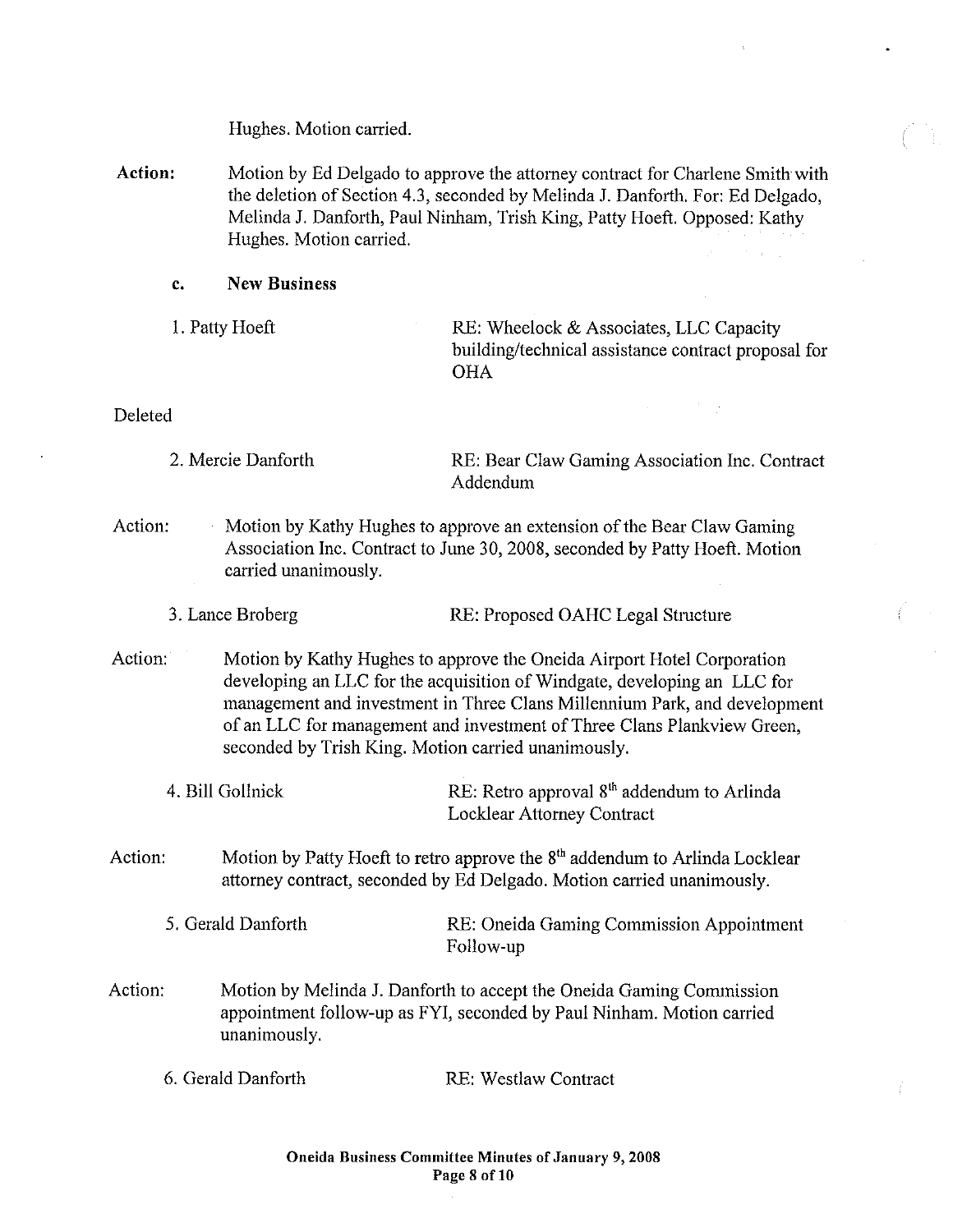Action: d. Action: Action: e. Action: Action: f. I. Motion by Kathy Hughes to delete the Westlaw contract, seconded by Trish King. Motion carried unanimously. Legislative Affairs Update Town of Oneida Signage Motion by Ed Delgado to approve funding of the Town of Oneida signage and amend the service agreement for those amounts (approximately \$6,300.00), seconded by Melinda J. Danforth. Motion carried unanimously. Joint Public Safety Facility Motion by Ed Delgado to adopt resolution 1-09-08-C, authorization to enter into N.E.W. PSPC Agreement regarding state grant funding with the Chair authorized to sign PSPC Agreement, seconded by Kathy Hughes. Motion canied unanimously. Attorney Brief January 9, 2008 Motion by Patty Hoeft to accept the attorney Brief of January 9, 2008, seconded by Kathy Hughes. Motion carried unanimously. Stormwater Utility Charge Motion by Kathy Hughes to scheduled a Special Business Committee meeting Thursday morning, Jan. 17, 2008 to discuss and possibly act on the Storm water assessment fees from Hobart, seconded by Paul Ninham. Motion canied unanimously. Audit Committee Status Update on the OHA Audit Report Excerpt from Dec. 19, 2007: Motion by Vince DelaRosa to defer the OHA issue back to the Audit Committee for finalization back in Jan. 2008, seconded by Patty Hoeft. Motion carried unanimously. Action: g. Motion by Patty Hoeft to accept the written OHA Audit report as FYI, seconded by Melinda J. Danforth. For: Patty Hoeft, Melinda J. Danforth, Paul Ninham, Trish King, Ed Delgado. Abstained: Kathy Hughes. Motion canied. Oneida Enterprise Development Authority- None